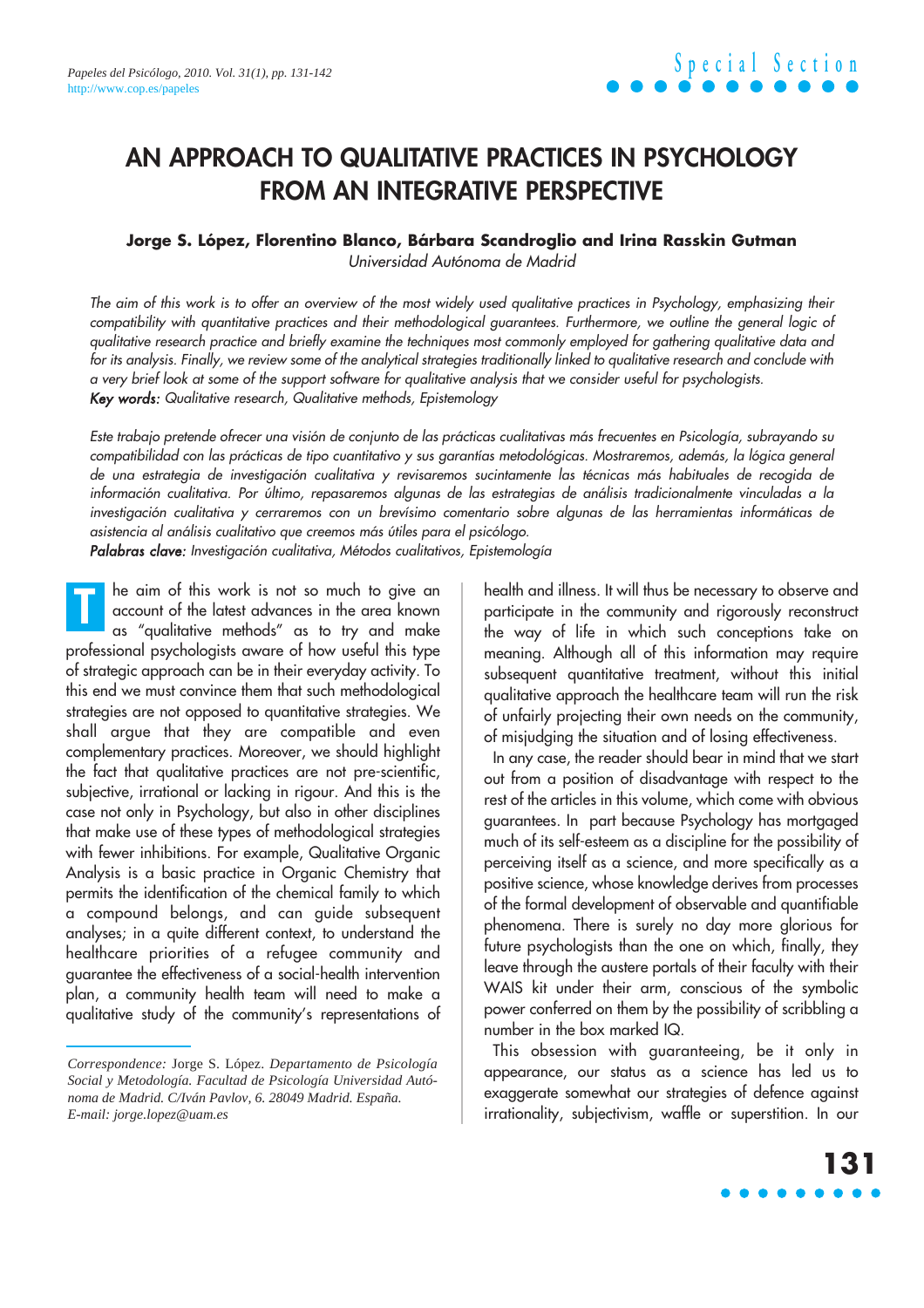own view, this tendency has converted Psychology into a science with "hang-ups" of its own, afflicted by a kind of normative hypertrophy (Blanco, 2002; Blanco & Montero, 2009) and with a tendency to idolize the method (Montero, 2006). Psychologists (especially academics, it must be said) have created a normative culture that is clearly excessive, to the extent that, at times, our norms (such as those regulating scientific writing) actually serve to regulate the behaviour of other scientific communities (see Madigan, Johnson, & Linton, 1995). Few disciplines have invested so many resources in consolidating themselves methodologically as has Psychology. This investment has even, on occasions, become a field of knowledge in itself, and has turned into a core element of official histories of Psychology: Psychology is, for example, one of the few disciplines to identify its historical origins not with an empirical or theoretical finding, but curiously, with the founding of an experimental laboratory (Jiménez, et al., 2001).

The relative lack of prestige of qualitative practices in Psychology has a good deal to do with this "excess of methodological zeal", which often leads to a gratuitous, ornamental or strictly rhetorical use of numbers, as though their mere presence in a research report or, in general, in an argument, were a guarantee of rigour and objectivity. Fortunately, we are seeing more and more critical reactions – and of various hues – from within the methodology domain itself of this progressive banalization of its historical sense (see, for example, Delgado, 2006; León, 2006).

In our view, it is essential for Psychology to begin unburdening itself of this absurd historical mortgage, to become methodologically more flexible, and hence better equipped to judge the relevance of the issues to be addressed, participating critically, even, in the definition of new agendas of problems. Our obsession with methodological guarantees, our eagerness for neutrality and objectivity only conspire to exclude us from the public debates in which these new agendas are decided.

#### **SOME IDEAS ON THE MEANING OF THE DISTINCTION BETWEEN QUANTITATIVE AND QUALITATIVE PRACTICES**

The distinction, and often even the opposition, between the quantitative and the qualitative is, as one might guess, underpinned by a certain world view, if we might use such an expression. This will become clearer if the reader agrees that a certain view of the world implies (1) an idea of **what the world essentially is** (matter, energy, facts or events, phenomena, ideas, numerical relationships, social constructions, and so on), (2) an idea about **how it can be understood** (empiricism, rationalism, phenomenism, positivism, phenomenology, constructivism), (3) an idea, or set of ideas, about **how we guarantee our knowledge of the world**, and (4) a set of **values** that guide us in our task. That is, although there would be other, more sophisticated ways of representing things, a certain world view could involve, respectively: (1) an **ontology**, (2) an **epistemology**, (3) a **methodology** and (4) an **axiology**.

Specifically, the distinction at the methodological level between quantitative and qualitative practices is traditionally seen as corresponding, in somewhat Manichean fashion, to the parallel distinctions at the ontological and epistemological levels. In the sphere of methodology, this ontological and epistemological dualism is reflected, therefore, onto the distinction that gives rise to the present work – that which is drawn between quantitative and qualitative methods: the former would be responsible for establishing the necessary guarantees for **explaining** the phenomena which have frequency, duration and/or intensity, whilst the latter would propose the criteria necessary for **understanding** human actions and their products. This dualism always goes beyond the sphere of the scientific phenomena on which its appears to depend, to become a way of projecting into that sphere a series of aesthetic, ethical, ideological and political values – axiological element, in other words –, which explains the tense, even bitter tone often found in quali vs. quanti debates.

Although these two extreme positions extend (and have extended since time immemorial) to all cultural domains, it is precisely in that of Psychology where the debates have been the fiercest. These debates often reflect, moreover, spurious interests (power, money, intellectual narcissism) at odds with the principles of the independence of scientific rationality (Blanco, 2002). There is nothing more pitiful and boring than the all-toocommon situation of one dogmatic person accusing another dogmatic person of being dogmatic.

The outline we have sketched may not be particularly original, but it gives us some idea of how the more dubious and cynical parts of the debate might be avoided, with a view to a rational and productive dialogue. Of course, the first point arising from this initial analysis is that the self-serving radicalization of the two sides obscures the fact that between the two extremes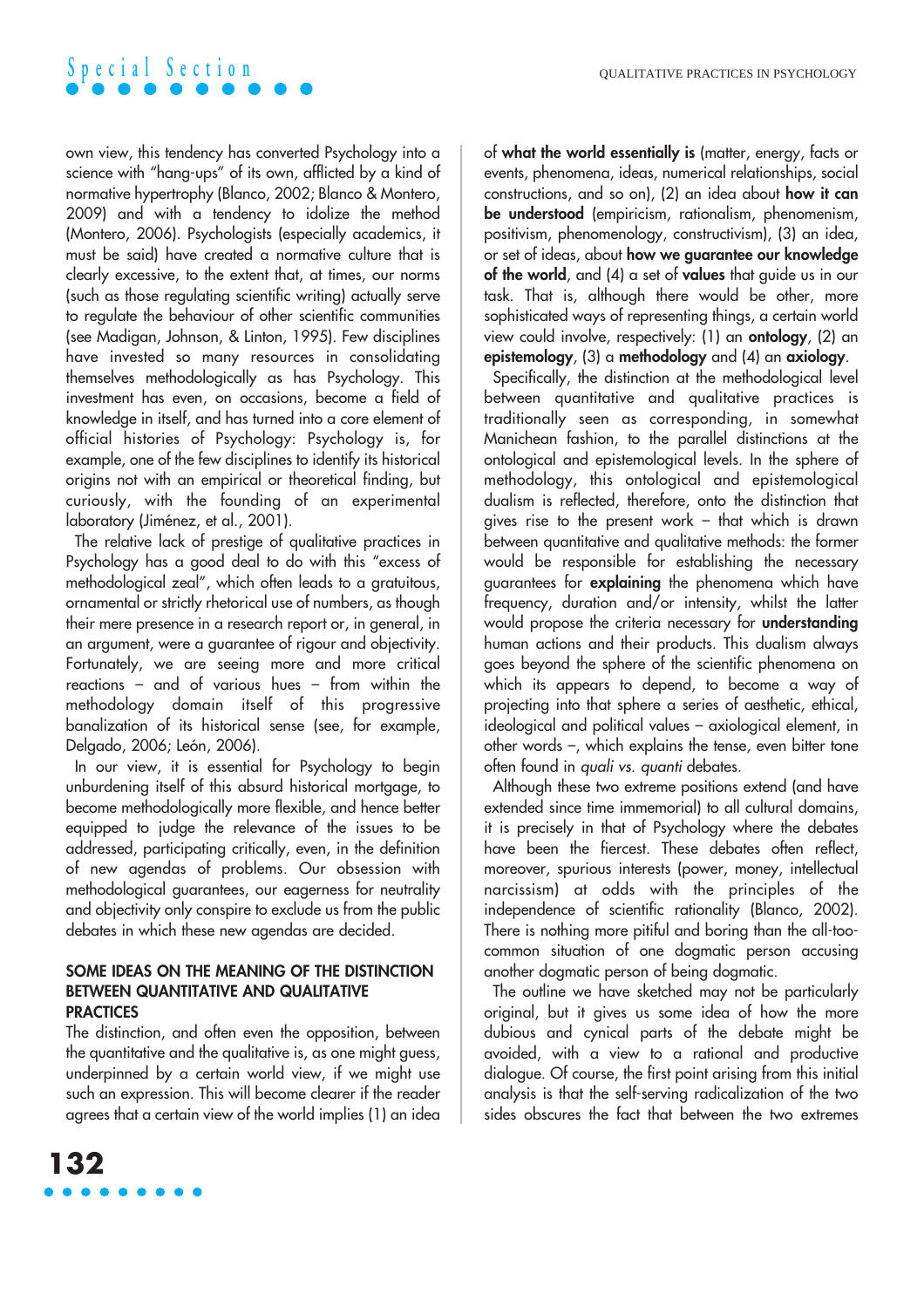(reflexes vs. intentional actions, for example) there is not a total vacuum, but rather a host of situations or events (circular reactions, conditioned responses, normative actions, personality traits, etc.) demanding strategic methodological solutions revolving around different procedures (what some would call "techniques"), procedures which have to be adjusted to the logic of the problems. In sum, and as we suggested in the opening paragraph of this paper, qualitative and quantitative practices should be considered as strategic resources with different purposes that can very often be combined in the same research or intervention process. Let us see why.

### **ON THE COMPLIANCE OF QUALITATIVE METHODOLOGY WITH QUALITY CRITERIA IN PSYCHOLOGICAL RESEARCH: REFUTING SOME CLICHÉS**

Is qualitative research "subjective"?

There are at least two senses in which qualitative practices are called "subjective". On the one hand, it is said that qualitative practices are subjective because their object of study is, in one way or another, subjectivity. We might add in this regard that if we understand the subjective (that which relates to a subject or individual) as a quality of mental states and processes, then experimental cognitive psychology could equally be considered as based on subjectivity.

On the other hand, qualitative practices tend to be accused of being subjective insofar as the knowledge they propose is assumed to be anchored to the "subjective" perspective of the researcher. Obviously, all research processes are, in this general sense, subjective, but it should also be stressed that all research processes aspire to transcending the observer's point of view and to producing shared or inter-subjective knowledge. It is true that some qualitative practices emphasize the value, sometimes irreplaceable, of the researcher, but it is no less true that they aim, from the perspective of the qualified researcher, to describe and delimit the phenomenon in such a way that it can be shared, revised and criticised by any other qualified researcher. For an unqualified "quantitative" researcher the difference between an autistic baby and a deaf baby may go as unnoticed as for an unqualified "qualitative" researcher the difference between the clothes of a peaceful skinhead and a violent one, with equally disastrous consequences in the two cases.

Does qualitative research have the systematicity and

transparency necessary for generating valid and reliable knowledge?

**Special Section**

Both qualitative and quantitative methods are vulnerable to the asystematicity and lack of transparency of those who use them. The research designs included in qualitative approaches, more open and less prescribed than those developed from quantitative approaches, have undoubtedly provided cover for some methodologically dubious practices (Antaki, et al., 2003). However, a series of authors, including Elliott et al. (1999), Miles and Huberman (1994) or Stiles (1993), have developed a set of consistent and systematized strategies that provide guarantees in questions of quality control with qualitative practices. The reliability criterion is reformulated in this context through the concept of dependability/auditability, and is guaranteed by establishing throughout the research process explicit, transparent and recursive procedures that allow us to check the consistency of results and their interpretation across different researchers, subjects, contexts and points in time. For its part, the internal validity criterion is articulated through the concept of credibility/authenticity, and consists of procedures designed to guarantee the richness and meaning of the information gathered, its theoretical coherence and its testability; in turn, external validity is translated into the concept of transferability/fittingness and is guaranteed by making explicit the generalization criteria of the results and checking the predictions in other contexts and situations (Madill, et al., 2000; Hammersley, 2007).

Does qualitative research permit the testing of hypotheses and the production of generalizable knowledge?

In general terms, the logical system that serves as foundation and guide for the testing of hypotheses is the same in qualitative and quantitative practices, and involves the following sequence of actions:

- (1) condensation of the information,
- (2) formulation of hypotheses,
- (3) falsification on the basis of the sample information, and
- (4) exploration of the possibility of generalizing the sample result to the population.

Qualitative practices permit the structuring of information through conceptual systems of coding and categorization, the proposition of hypotheses – or at least conjectures – formulated by means of verbal statements and the subjecting of those statements to falsification processes of an open and recursive nature (Miller &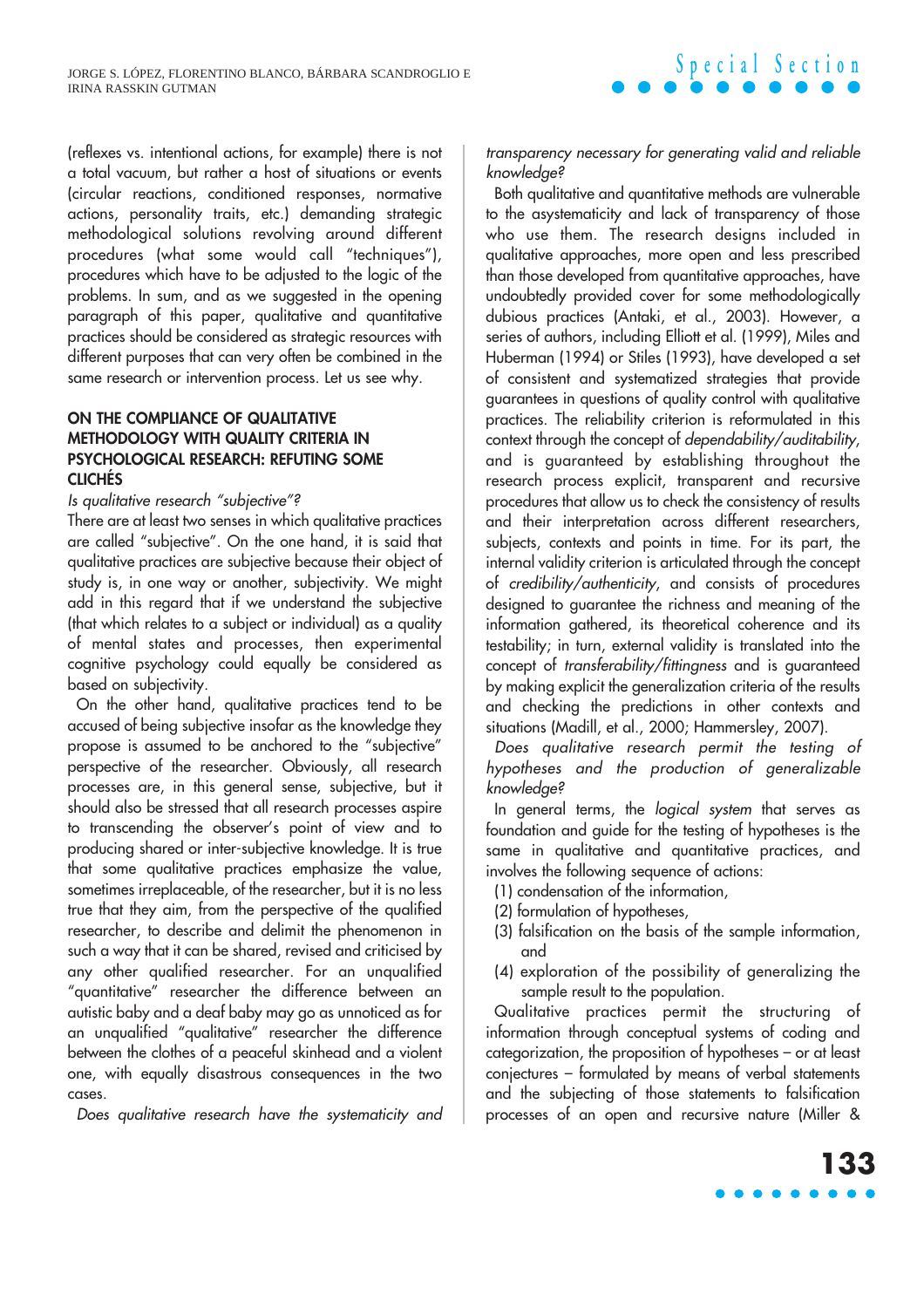Fredericks, 1987; Miles & Huberman, 1994). The generalization of the results to a defined populational framework is made possible through the use of criteria such as saturation or the checking of theoretical and empirical parallels with other contexts/phenomena. The sample design may vary according to the needs deriving from the results and depending on the objectives (e.g., maximum variation, stratification, typicality, intensity or homogeneity).

### **SOME ADDITIONAL ARGUMENTS FOR INTEGRATING QUALITATIVE METHODOLOGY IN RESEARCH PRAXIS**

- (1) First of all, and given their flexibility, qualitative practices constitute an excellent tool for the systematic exploration of unknown and novel <sup>p</sup>henomena, providing at the same time a suitable approach to those which take place in natural contexts.
- (2) They also permit the production and dissemination of rich and extensive descriptions, which are extremely useful for providing direct knowledge of the phenomena in question, and represent a source for the generation of tentative explications and hypotheses.
- (3) They make possible a systematic approach to subjects' perspectives and to the meanings they ascribe to their actions, serving in turn as a complement to other types of approach and orienting the purely speculative explanations of the results obtained by means of external indicators.

#### **TABLE 1 SOME POSSIBLE OBJECTIVES OF A QUALITATIVE RESEARCH PROJECT**

- ✔ To systematize and analyze information that already exists on a phenomenon via the examination of secondary sources (texts, images, audio-visual material).
- ✔ To discover and analyze novel or unexpected aspects of a known phenomenon.
- ✔ To reveal the antecedents, conditions, characteristics and consequences of a novel phenomenon.
- ✔ To assess the possibilities of applying an already-existing theory to a phenomenon.
- ✔ To explore how perceptions and discourse in relation to a topic are socially constructed.
- ✔ To analyze patterns of interaction in different persons or groups.
- ✔ To analyze cultural patterns and their interpretation by members of a community or group.
- $\checkmark$  To assess perceptions about an intervention program/action in those whom it targets.

**134**

✔ To produce ideas working with groups and to generate consensus and/or involvement for social intervention actions/programs.

- (4) They offer the possibility of obtaining perspective on processes, providing tools for the collection – prospective or retrospective – of data on the way in which certain phenomena have developed over a given period.
- (5) They permit us to deal with phenomena characterized by highly complex interactive dynamics that are difficult to grasp and systematize by means of prescribed indicators, providing tools for the detection of patterns that may be repeated throughout different situational or temporal contexts.
- (6) They permit the analysis and follow-up of discordant cases which are difficult to access from the nomothetic perspective.
- (7) Finally, they represent an excellent tool to make possible and systematize the participation of the subjects involved in the phenomena under study in the joint construction of the knowledge about them.

### **THE GENERAL LOGIC OF QUALITATIVE PRACTICES**

The implementation of qualitative research begins, like any other process of rational inquiry, with the selection of the field of interest and the delimitation of the object of study, and continues with the formulation of the objectives and the questions to which answers are sought. There are a wide range of questions that can be answered through qualitative research. On the one hand, qualitative methodology is appropriate for responding to **questions of an open or exploratory nature**, which are typical of the initial approach to a phenomenon. On the other hand, it can also respond to much more specific questions, working via the formulation of hypotheses that can be tested. The questions and objectives of the research initially define the type of design, the sample, the data-collection techniques and the type of analysis.

The definition of the **design** shares some dimensions with designs of a quantitative nature. Thus, qualitative research can be **cross-sectional** (data collected at a single point in time) or **longitudinal** (data collected at different points in time), **deductive** (starting from a theory and testing it through the data collected) or **inductive** (starting from the data collected and constructing a theory on their basis). However, it is important to stress that qualitative research normally works with designs that are more open than those of quantitative research, since researchers can modify and reorient the hypotheses, the sample, the techniques and/or the content of the research depending on the results obtained from their work. It is also common in qualitative systems of work to alternate inductive and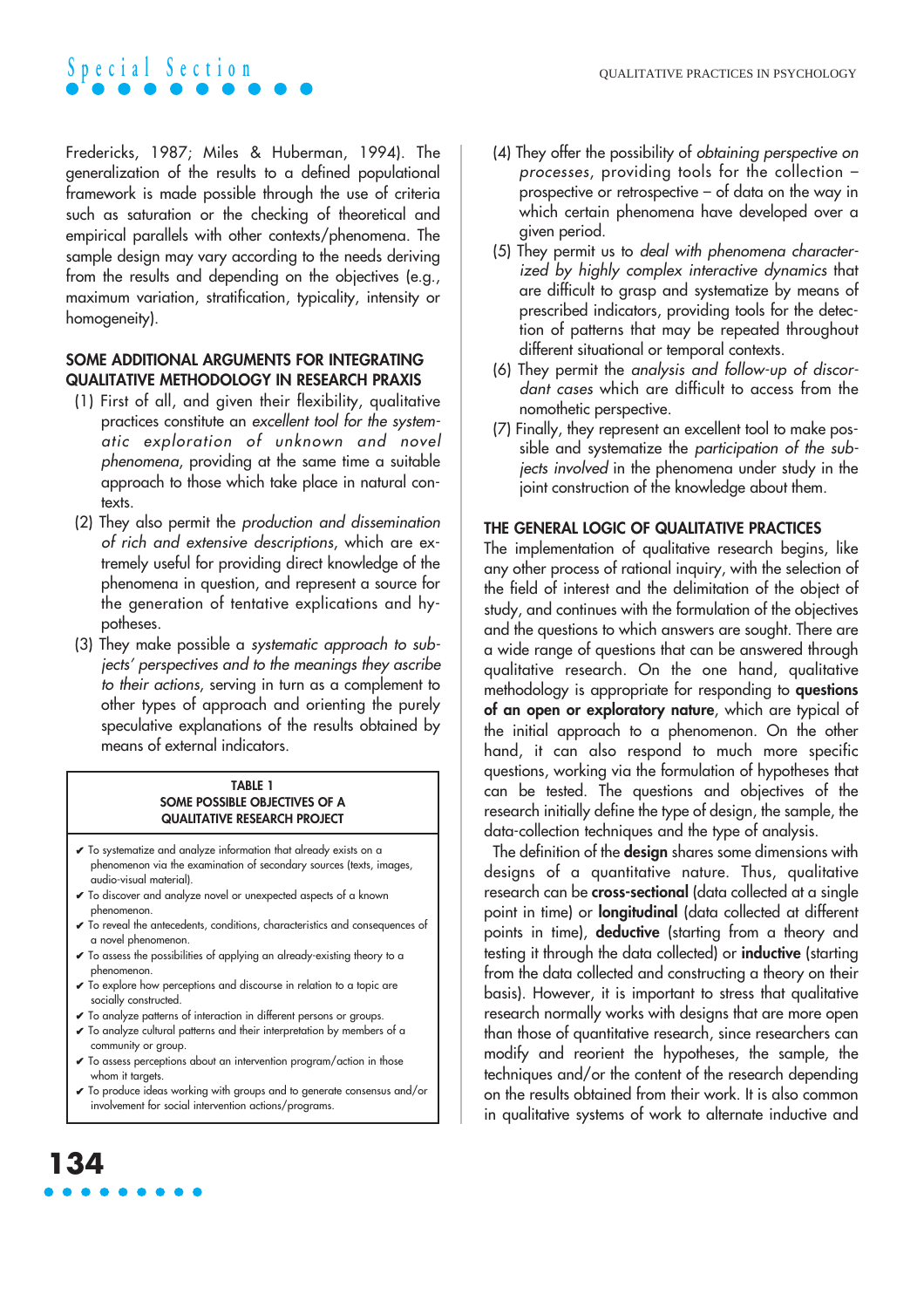deductive processes, modifying and enriching the tentative theoretical formulations or the initial hypotheses on the basis of the results and checking them by means of new analysis or in the context of new information. Special mention should be reserved for so-called collaborative designs or methods, such as **Participatory Action Research**, which integrate subjects in the definition of the research objectives and procedures and incorporate the transformation of social reality as a substantive element inherent to the research process itself (see López-Cabanas & Chacón, 1999).

The selection of the **sample**, that is, of the subjects to whom the data-collection techniques will be applied, or of the cases to which the analysis will be applied, has important consequences for the results of the research. If the objective is to obtain descriptive results, it should be borne in mind that qualitative techniques are designed not to give numerical dimensions to the phenomena, but rather to offer rich, extensive or dynamic descriptions of their properties. For example, a qualitative approach will permit the description of different forms of construction of discourse shared by the members of violent groups, or the characterization of different forms of workplace harassment existing in a given professional sector. Such approaches also make it possible to delimit a specific phenomenon or a critical case, with the aim of analyzing the processes occurring within it, contextualizing them, guiding the intervention or providing data that give support to the development of further research (for example, analyzing why a particular population presents a high juvenile suicide rate or explaining why an internal conflict has arisen in a company). Hence, research of a qualitative bent will benefit less from the selection of random cases and more from the analysis of cases that can provide rich and comprehensive information.

When a qualitative study sets out to obtain results for the exploration and testing of hypotheses, qualitative techniques come up against difficulties similar to those encountered by quantitative techniques on determining the extent to which their results can be generalized. In this case, it is necessary to select and make explicit the criteria that make it possible to establish equivalences between the sample and the population, delimiting the framework and the validity of the generalization of the results. The results deriving from a sample of a qualitative nature will be generalizable insofar as it can be argued that the processes on which they are based in the sample are equivalent to those found in the population to which they

will be applied. To support this equivalence, in addition to taking into account the theoretical referents and other research (if there is any), some qualitative approaches (such as Grounded Theory Analysis or Constant Comparison Method) use the so-called saturation criterion. This criterion is met when the addition of new subjects to the sample does not substantively modify the results obtained previously. Moreover, it may be necessary to modify the initial direction of the research, restricting the object of study and/or its context, or indeed enlarging the sample. Figure 1 shows the logic behind the use of the saturation criterion.

**Special Section**

Although there are different **data-collection techniques** in this field, qualitative analysis can be applied to a wide variety of substrata of information, including those generated from eminently quantitative approaches. This is so because the type of analysis employed depends more on the researcher's eye, on how he or she "looks", than on the actual characteristics of the information. In any case, prominent among the techniques most widely used in qualitative approaches in Psychology are the analysis of secondary sources (any document in text, image or audio format proceeding from sources other than the researcher him/herself), observation, interviews, life story and a broad range of group techniques (discussion group, group interview, nominal group, among many others). Furthermore, the new information technologies are giving rise to extensive possibilities that build on and modify the arsenal of more traditional techniques. In Table 2 we summarize some of the most commonly used techniques, showing their name, briefly describing them and indicating from which theoretical perspectives they tend to be used.

### **STRATEGIES OF ANALYSIS**

In the case of qualitative methodology, and specifically on the question of data analysis, it is more appropriate to talk of "strategies" than of "techniques", since the procedures have a more open and flexible character than those corresponding to quantitative approaches (Gordo & Serrano, 2008). Within the framework of qualitative research there are numerous proposals establishing general procedures for the development of the analysis process (see, e.g., the excellent systematizations by Miles & Huberman, 1994, Ryan & Bernard, 2000 or González-Rey, 2000). However, certain more specific working systems have been developed and bear a specific label more or less accepted across the scientific community. In

### **135**  $\bullet\bullet\bullet\bullet\bullet$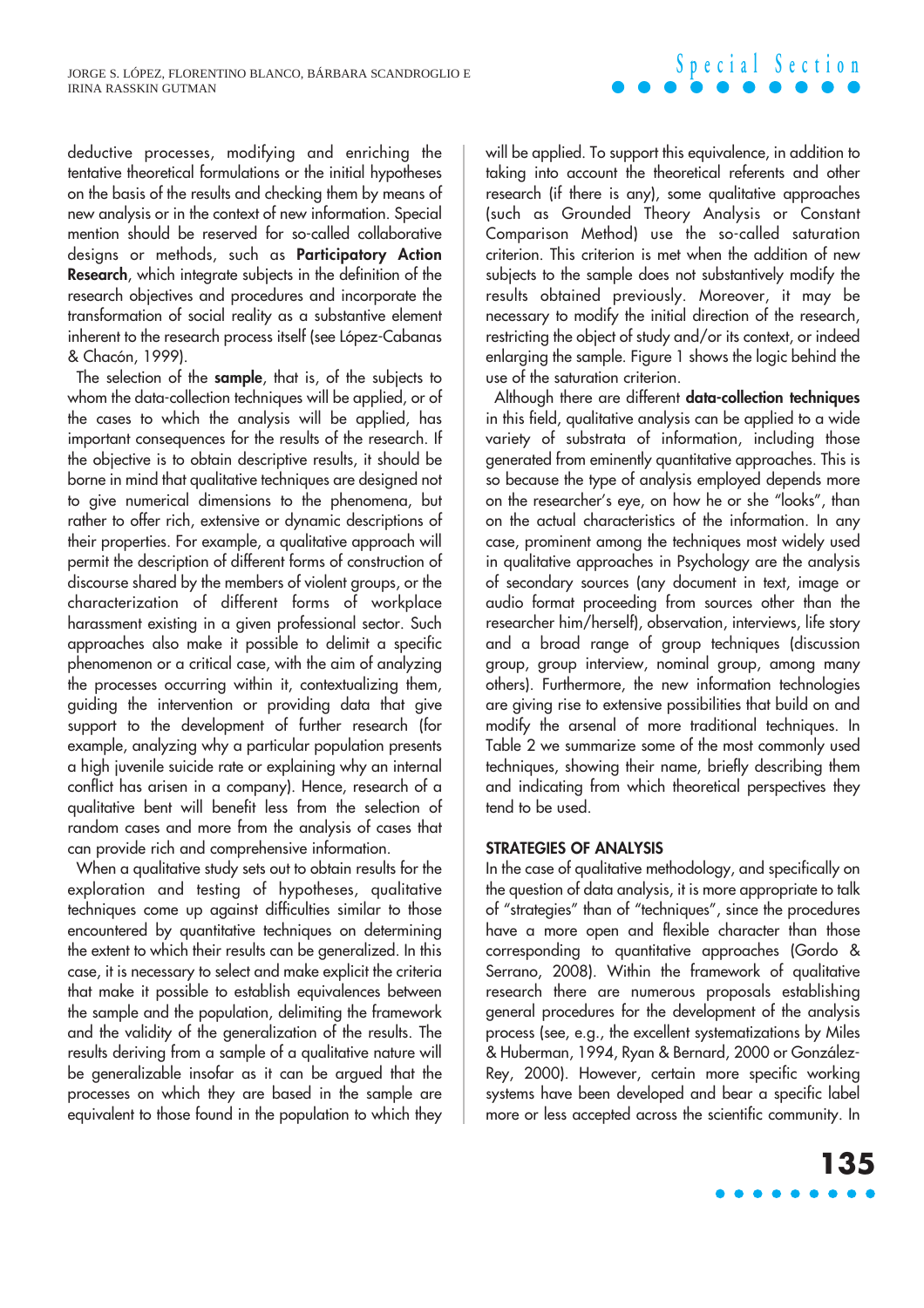Table 3 we summarize these, selecting from among the numerous alternatives in the literature those closest to the sphere of psychological application. In Table 4 we provide some examples of research that could be carried out from each qualitative practice proposed.

### **WHERE TO FIND MORE INFORMATION ON QUALITATIVE METHODOLOGY**

There has been a considerable increase in the publication of work on qualitative methodology in recent years. Although there may be other, equally valid options, we might guide the reader in the direction of some useful and accessible references.

A synthetic approach to the issue, somewhat more extensive than the present work, can be found in López and Scandroglio (2007); for a fuller introductory overview, useful texts include those of González-Rey (2000), Gordo and Serrano (2008) and Vallés (2000). The text by Galindo (1998) offers an in-depth review of



**136**

different qualitative research techniques, and the work by Gutiérrez and Delgado (1994) goes deeper into epistemological aspects, paying particular attention to the perspective of complex systems. The text recently published by Gordo and Serrano (2008) includes examples of most of the data-collection and analysis practices we have proposed. Useful recent examples of qualitative studies published in the Spanish context and in the psychological field would include López and cols. (2008), Scandroglio (2009), Martín (2005), Blanco and Sánchez-Criado (2006), Rasskin, (2007) or Gómez-Soriano and Vianna (2005).

### **HARDWARE AND SOFTWARE FOR USE IN QUALITATIVE PRACTICES**

Advances in information technology have brought about crucial changes in qualitative practices, affecting both the collection and initial treatment of data and the procedures used for their analysis (see Lewins & Silver, 2006, for an overview). The development and improvement of digital equipment and media for the recording and storage of audio-visual information (video-cameras, sound recorders, scanners, portable memory devices, etc.) has in many cases made the dreams of qualitative researchers come true, so to speak. Apart from the logistical possibilities (organization and superficial editing of information) represented by such devices in general, it is important not to overlook the specific importance of audio-visual editing programs that make it possible to filter and organize the information recorded in the field. But developments in IT have been particularly decisive with regard to the sophistication and improvement of **transcription procedures for audio-visual material** that precede analysis, and above all to the design of support software for qualitative analysis.

Transana (http://www.transana.org/) is probably the tool for the transcription of audio-visual material most widely used in the social sciences today. This tool allows researchers to choose between various types of transcription, from informal narrative recordings to Jeffersonian transcriptions that code all the relevant speech properties (intonation, phonetics, etc.). Moreover, if we are working with audio-visual recordings, Transana makes it possible to link, in real time, the transcriptions of the linguistic material with the images. And beyond its utility for transcription, the tool permits us to categorize our transcriptions and relate them to one another with the same logic as a database, effectively situating Transana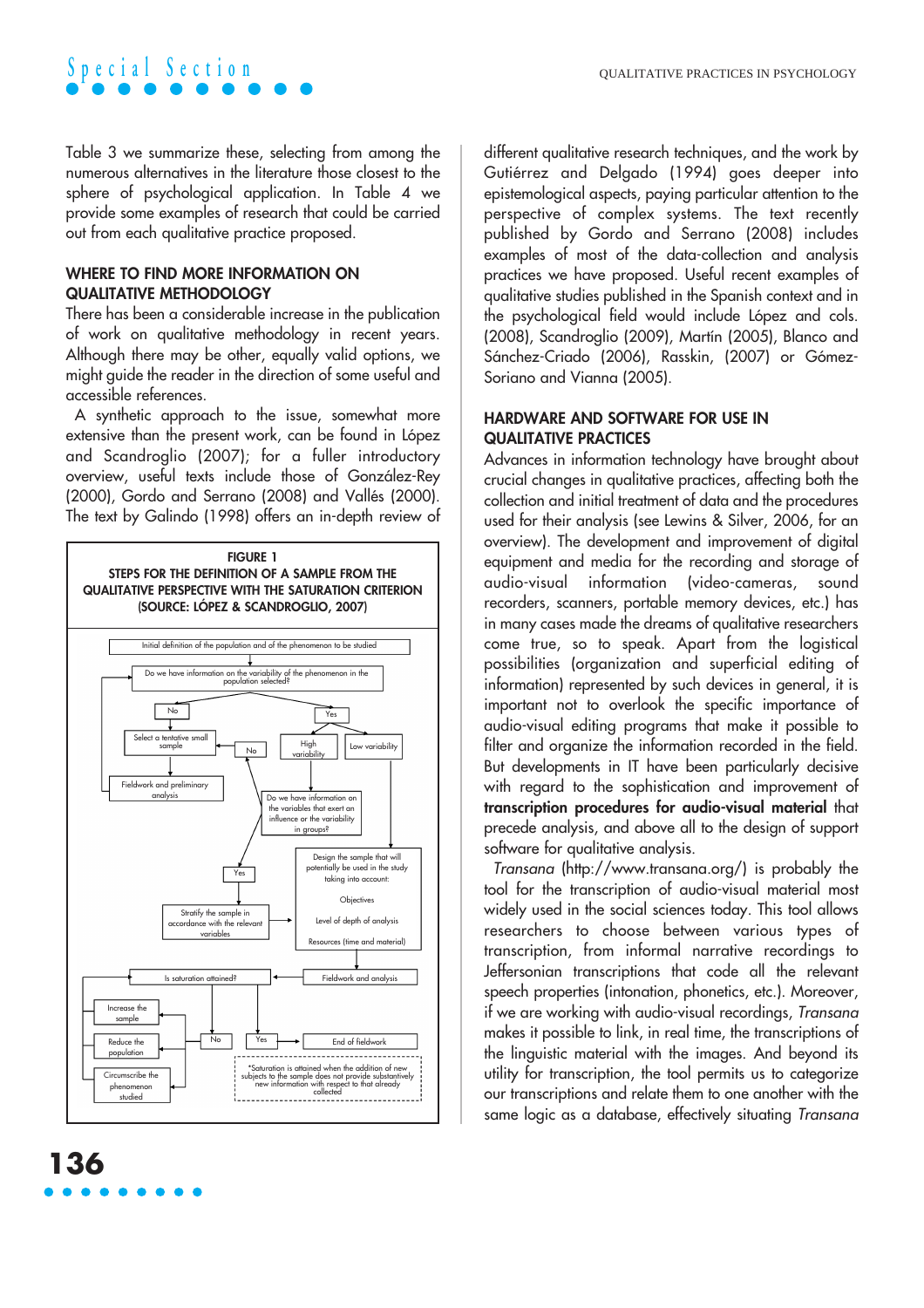| <b>TABLE 2</b><br>SOME DATA-COLLECTION TECHNIQUES                                                |                   |                                                                                                                                                                                  |                                                                                                                                                                                                                             |  |
|--------------------------------------------------------------------------------------------------|-------------------|----------------------------------------------------------------------------------------------------------------------------------------------------------------------------------|-----------------------------------------------------------------------------------------------------------------------------------------------------------------------------------------------------------------------------|--|
| <b>NAME</b>                                                                                      |                   | <b>DESCRIPTION</b>                                                                                                                                                               | <b>QUALITATIVE ANALYSIS</b><br><b>PERSPECTIVE</b>                                                                                                                                                                           |  |
| Analysis of documentary<br>material                                                              |                   | Collation and analysis of written, visual or audio-visual<br>documents                                                                                                           | Extensive possibilities for analysis that cover the<br>spectrum of qualitative analysis strategies                                                                                                                          |  |
| <b>Observation</b>                                                                               | Participant       | Gathering of information based on the perception of an<br>external agent who is involved in the observed event and<br>interacts with the actors                                  | Particularly associated with the ethnographic<br>perspective, but can also be used from other<br>qualitative perspectives                                                                                                   |  |
|                                                                                                  | Non-participant   | Gathering of information based on the perception of an<br>external agent who is not involved in the observed process                                                             | Extensive possibilities for qualitative analysis<br>conditioned by the degree of prior systematicity<br>and structuring of the observation                                                                                  |  |
| Interview                                                                                        |                   | Information obtained from a dialogue between researcher<br>and subject                                                                                                           | Extensive possibilities for qualitative analysis,<br>depending to a large extent on the degree of<br>structuring of the interaction                                                                                         |  |
| Life story/assisted<br>autobiography                                                             |                   | Gathering of information based on documents and/or on<br>communicative interaction about the way in which a person<br>constructs and gives meaning to his/her life               | Particularly associated with the ethnographic<br>perspective, but can also be used from other<br>theoretical perspectives (hermeneutics, genealogy, etc.)                                                                   |  |
| Group techniques                                                                                 | Discussion group  | Interaction moderated by the researcher among a small<br>group of subjects who do not know each other and who<br>are relatively homogeneous as regards the aspect under<br>study | Extensive possibilities for qualitative analysis,<br>notably discourse analysis                                                                                                                                             |  |
|                                                                                                  | Group interview   | Communicative interaction between the researcher and a<br>pre-existing group                                                                                                     | Extensive possibilities for qualitative analysis                                                                                                                                                                            |  |
|                                                                                                  | making techniques | Analysis and decision- Generation of perceptions or consensus-based decisions in<br>a group through structured interaction guidelines provided<br>by the researcher              | Extensive possibilities for qualitative analysis                                                                                                                                                                            |  |
| <b>Dramatization and role-</b><br>playing techniques                                             |                   | Staging of situations in which subjects have to act out<br>certain roles or functions                                                                                            | Extensive possibilities for qualitative analysis                                                                                                                                                                            |  |
| Self-reports                                                                                     | Questionnaires    | Collection of information through subjects' written responses<br>to a pre-established set of questions                                                                           | Especially associated with Content Analysis, given<br>that the technique itself aims to generate concise<br>and condensed information. However, it can be<br>used from a wide range of qualitative analysis<br>perspectives |  |
|                                                                                                  | Self-registers    | Collection of written information from the subject about<br>his/her behaviours and/or the contexts in which they take<br>place                                                   | Associated both with single-case studies and with a<br>broad range of qualitative analysis perspectives                                                                                                                     |  |
| Subjective evidence                                                                              |                   | Gathering of information via subjects' rating or<br>classification of concepts, objects or persons, following<br>highly flexible criteria                                        | Closely associated with single-case studies, but can<br>be used from a wide range of qualitative analysis<br>perspectives                                                                                                   |  |
| Projective tests                                                                                 |                   | Information obtained about a subject's personality and/or<br>cognitions via his/her non-structured responses to a set of<br>ambiguous stimuli                                    | Closely associated with single-case studies, but can<br>currently be used from a wide range of quantitative<br>and qualitative analysis perspectives                                                                        |  |
| <b>Material culture</b> (possessions,<br>tools, normative<br>arrangements, artistic<br>products) |                   | General and specific information obtained about culturally Especially useful for genealogical, neomaterialist,<br>binding forms of the organization of activity                  | Actor-Network Theory and historical-cultural psy-<br>chology approaches                                                                                                                                                     |  |

## **137** . . . . .

**Special Section**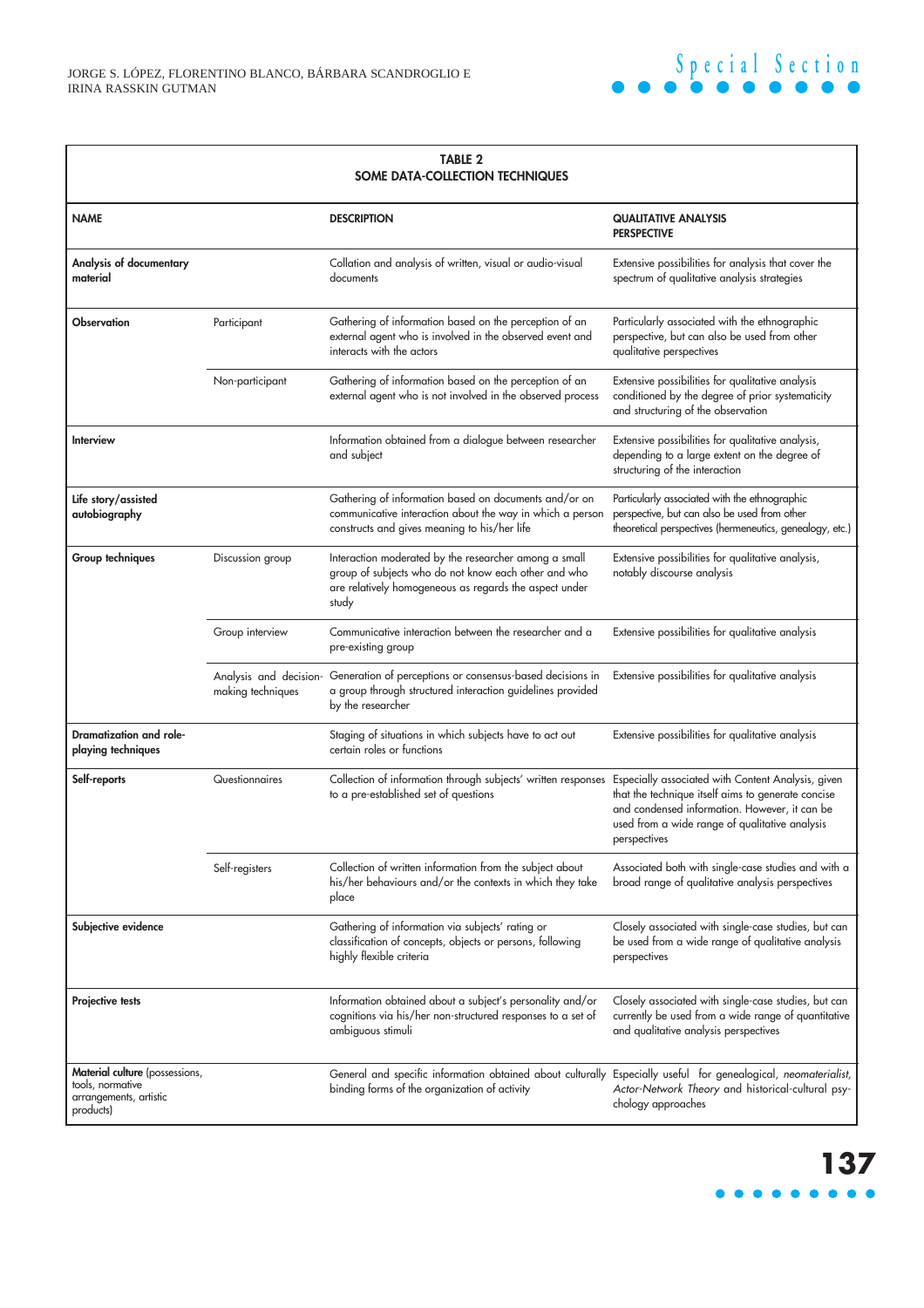somewhere between transcription tools and support software for qualitative analysis.

Among such software packages we would recommend Atlas.Ti (http://www.atlasti.com/de/ productintro\_es.html), an ambitious program which, in addition to the usual

functions of the coding and analysis of textual material, facilitates the analysis of sound recordings, video material and graphic documentation. The heart of the program is the Hermeneutic Unit, a virtual space in which one can constantly construct and reconstruct the structures,

| <b>TABLE 3</b><br>SOME QUALITATIVE ANALYSIS PRACTICES       |                                                                                                                                                                                                                                                                                                                      |                                                                                                                                                                                                                                                                                                                                                                                                                                                                                                                                                                                                                                                                                                                                                                                                                                                               |  |  |  |
|-------------------------------------------------------------|----------------------------------------------------------------------------------------------------------------------------------------------------------------------------------------------------------------------------------------------------------------------------------------------------------------------|---------------------------------------------------------------------------------------------------------------------------------------------------------------------------------------------------------------------------------------------------------------------------------------------------------------------------------------------------------------------------------------------------------------------------------------------------------------------------------------------------------------------------------------------------------------------------------------------------------------------------------------------------------------------------------------------------------------------------------------------------------------------------------------------------------------------------------------------------------------|--|--|--|
| <b>Classical Content Analysis</b>                           | References: Bardin (1967), Piñuel<br>(2002)                                                                                                                                                                                                                                                                          | Procedure:<br>(1) Structuring and selection of the information.<br>(2) Initial establishment of exhaustive and exclusive categories based on the theoretical                                                                                                                                                                                                                                                                                                                                                                                                                                                                                                                                                                                                                                                                                                  |  |  |  |
|                                                             | Objective: To condense the raw<br>information in a text into structured<br>material that can be analyzed<br>subsequently                                                                                                                                                                                             | assumptions and preliminary analysis of the text.<br>(3) Testing of the category system and re-formulation.<br>(4) Definitive coding of the text.<br>(5) Establishment, where applicable, of inter-rater agreement indices.<br>(6) Carrying out, where applicable, of subsequent analyses (latent content analysis,<br>hypothesis testing, quantitative analysis) based on the coding made                                                                                                                                                                                                                                                                                                                                                                                                                                                                    |  |  |  |
| <b>Ethnographic description</b>                             | References: Velasco & Díaz de Rada<br>(1997), Wolcott (1999)                                                                                                                                                                                                                                                         | Procedure:<br>(1) Detailed description of the group or individual that shares a culture with others.<br>(2) Analysis of the themes and perspectives of the group.                                                                                                                                                                                                                                                                                                                                                                                                                                                                                                                                                                                                                                                                                             |  |  |  |
|                                                             | Objective: To make an exhaustive<br>description of a given social<br>phenomenon and of the meanings<br>attributed by the actors themselves.                                                                                                                                                                          | (3) Interpretation of the meanings of the social interaction.<br>(4) Generation of a holistic cultural portrait of the cultural group that includes the point of<br>view of the actors (emic) and the interpretations and views of the researcher with respect<br>to human social life (etic).                                                                                                                                                                                                                                                                                                                                                                                                                                                                                                                                                                |  |  |  |
| <b>Analytic Induction</b>                                   | References: Manning (1982), Taylor &<br>Bogdan (1984)<br>Objective: To generate a theory about a<br>social phenomenon, checking its validity<br>inductively                                                                                                                                                          | Procedure:<br>(1) Initial definition of the phenomenon to be explained.<br>(2) Formulation of a hypothetical explanation.<br>(3) Study of a case, in line with the hypothesis, to see whether the hypothesis fits the facts.<br>(4) Validation or reformulation of the hypothesis or re-definition of the phenomenon.<br>(5) Integration of the information from new cases.<br>(6) New validation to obtain a good level of practical certainty, or further reformulation of the<br>hypothesis or redefinition of the phenomenon.<br>(7) Identification of a universal relation.<br>(8) Theoretical integration that includes the description of the phenomenon and a set of<br>proposals for explaining the object of study.                                                                                                                                 |  |  |  |
| <b>Grounded Theory-Constant</b><br><b>Comparison Method</b> | References: Glaser & Strauss (1967),<br>Trinidad, Carrero & Soriano (2006)<br>Objective: To generate a theory about a<br>social phenomenon, deriving it from the<br>analysis of the empirical information<br>available and subjecting it to a recursive<br>checking process of an inductive and<br>deductive nature. | Procedure:<br>(1) Theoretically-guided initial sampling.<br>(2) Gathering and structuring of the information.<br>(3) Open coding: generation of categories through the comparison of informative units and<br>the finding of common elements.<br>(4) Saturation of categories: formal definition of categories through the establishment of<br>properties (conditions, interactions, tactics/strategies, consequences) and dimensions.<br>(5) Theoretical sampling: selection of theoretically relevant categories.<br>(6) Axial categorization: integration in axes of relation of categories and properties and<br>formulation of hypotheses.<br>(7) Delimitation of the theory, in accordance with the criteria of parsimony and scope.<br>(8) Validation of the theory through a return to the texts and, where applicable, on the basis<br>of new cases. |  |  |  |
| <b>Rhetoric</b> and<br><b>Argumentation Analysis</b>        | References: Albaladejo (1991), Bauer &<br>Gaskell (2000), Plantin (1998), Vega<br>$(2003)$ .<br>Objective: To identify the rhetorical and                                                                                                                                                                            | <b>Procedure:</b><br>(1) Establishment of the general nature of the discourse or text based on its functions and<br>audience.<br>(2) Schematization of the discourse or text, identifying its formal constituents or the partes<br>orationis: exordium, narratio, argumentatio and exhortatio.                                                                                                                                                                                                                                                                                                                                                                                                                                                                                                                                                                |  |  |  |
|                                                             | argumentational resources used by<br>individuals to achieve the objective of<br>being persuasive.                                                                                                                                                                                                                    | (3) Analysis of each one of the parts and the relations between them, specifying their<br>rhetorical and argumentational figures and tropes.                                                                                                                                                                                                                                                                                                                                                                                                                                                                                                                                                                                                                                                                                                                  |  |  |  |

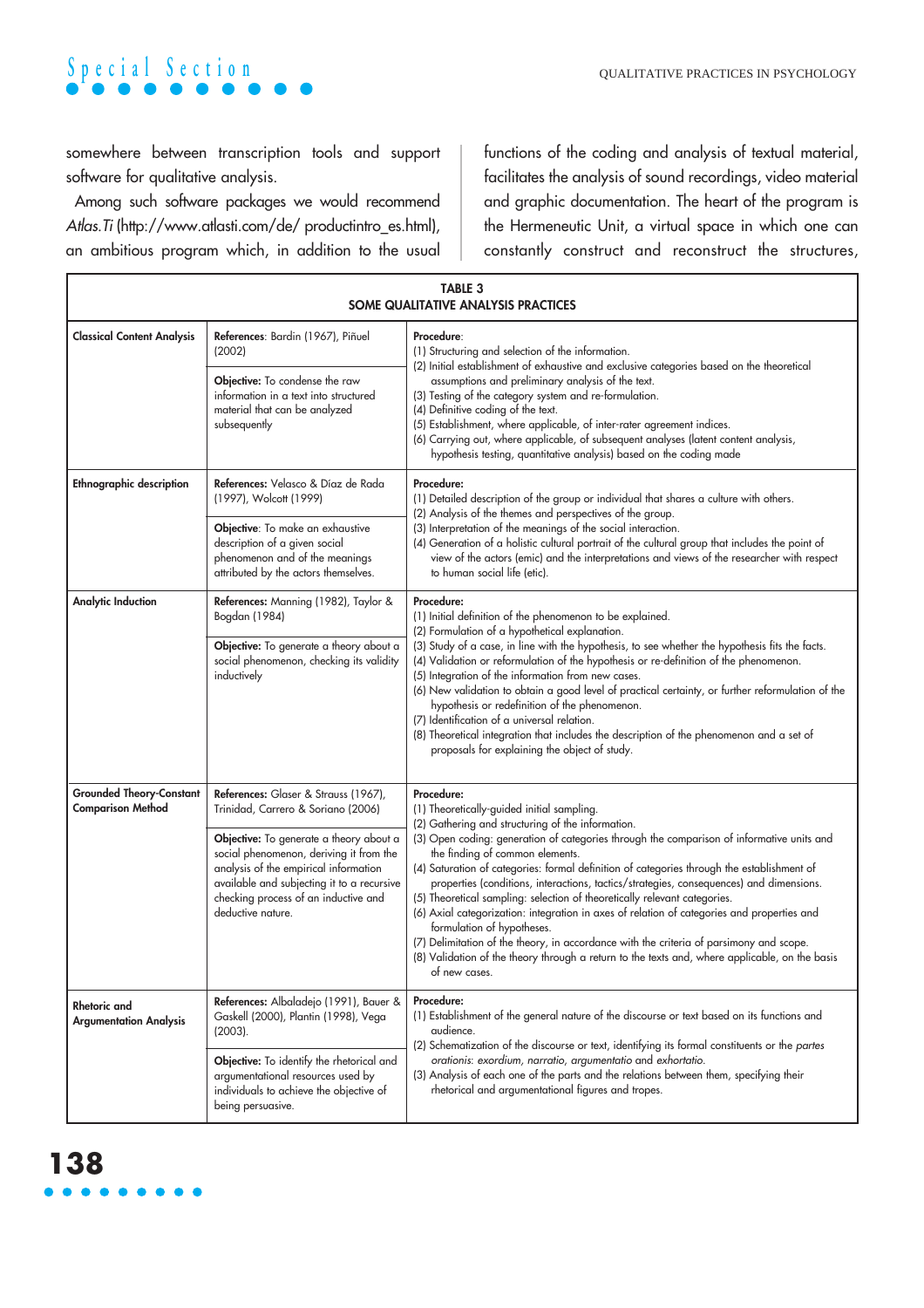### conceptual maps and hypertexts that link the materials we are working with in accordance with our hypotheses.

Special mention should be reserved, in our opinion, for QDAMiner (http://www.provalisresearch.com/ QDAMiner/QDAMinerDesc.html), a particularly intuitive



analysis program for linguistic material, and which can be accompanied by two related tools for the statistical

**Special Section**



#### **TABLE 3 SOME QUALITATIVE ANALYSIS PRACTICES** (continuación)

| <b>Conversation Analysis (CA)</b><br><b>Discourse Analysis (DA)</b><br>and Critical Discourse<br>Analysis (CDA) | <b>References:</b><br>CA: Drew (2003), Heritage (2004),<br>Antaki & Díaz (2006)<br>DA: Potter & Wetherell (1987), Willig<br>(2003), Haidar (1998)<br>CDA: Blommaert (2004), Wodak<br>(2001).<br>Objective: To identify, through language | Procedure:<br>(1) First open classification, dictated by the object of study.<br>(2) Search for variability and consistency through interpretive repertoires.<br>(3) In the case of DA, examination of the functions of the type of argumentation or discursive<br>construction and analysis of the production of the discourse as a form of solving<br>problems, identifying the problem and the way it has been resolved (Potter & Wetherell,<br>1987), or as a form of the expression of power relationships (Foucault, 2006). In this<br>same line, CDA focuses on the study of discursive practices through which social<br>inequality emerges, integrating in its analyses the contributions of social theory and the |  |
|-----------------------------------------------------------------------------------------------------------------|------------------------------------------------------------------------------------------------------------------------------------------------------------------------------------------------------------------------------------------|-----------------------------------------------------------------------------------------------------------------------------------------------------------------------------------------------------------------------------------------------------------------------------------------------------------------------------------------------------------------------------------------------------------------------------------------------------------------------------------------------------------------------------------------------------------------------------------------------------------------------------------------------------------------------------------------------------------------------------|--|
|                                                                                                                 | and/or other symbolic elements (such as<br>images), the social practices used by<br>people in a given social context or<br>group.                                                                                                        | study of the socio-political and economic context that make possible such practices. The<br>case of CA involves analysis of the collaborative structure that emerges from the<br>conversation, identifying both the elements that underpin the sequential organization of<br>such conversation and the way the actors handle turn-taking and practices of opening,<br>maintaining and closing the conversation.                                                                                                                                                                                                                                                                                                             |  |
| <b>Genealogical Analysis</b>                                                                                    | References: Foucault (1975/2005),<br>Álvarez-Uría (2008)                                                                                                                                                                                 | Procedure:<br>(1) Make the problem visible (problematize a social practice).<br>(2) Organize periods in the genesis of the practice based on secondary sources (socio-                                                                                                                                                                                                                                                                                                                                                                                                                                                                                                                                                      |  |
|                                                                                                                 | Objective: Problematize and make<br>visible the conditions of historical-<br>material possibility of the phenomena<br>under study.                                                                                                       | political and institutional history of the practice, normative documents).<br>(3) Analyze the genesis of the general field in which the practice takes on meaning.<br>(4) Study the transformation of the field and of the practice.                                                                                                                                                                                                                                                                                                                                                                                                                                                                                        |  |
| <b>Dramaturgical Analysis</b>                                                                                   | References: Burke (1945/1984),<br>Goffman (1959/1993)                                                                                                                                                                                    | Procedure:<br>(1) Delimitation of the dramaturgical segment for study.<br>(2) Determination of case (actor, act, purpose, agency and scenario).                                                                                                                                                                                                                                                                                                                                                                                                                                                                                                                                                                             |  |
|                                                                                                                 | Objective: To study the way in which<br>social actions (real or fictional) are<br>inserted in meaningful situations and<br>contexts.                                                                                                     | (3) Monitoring of the temporal dynamic of cases.<br>(4) Determination of ratios (dyadic relations) between cases that give rise to the anomaly<br>(alteration of the normal course of events) which brings about the relevance of the social<br>action or the account.                                                                                                                                                                                                                                                                                                                                                                                                                                                      |  |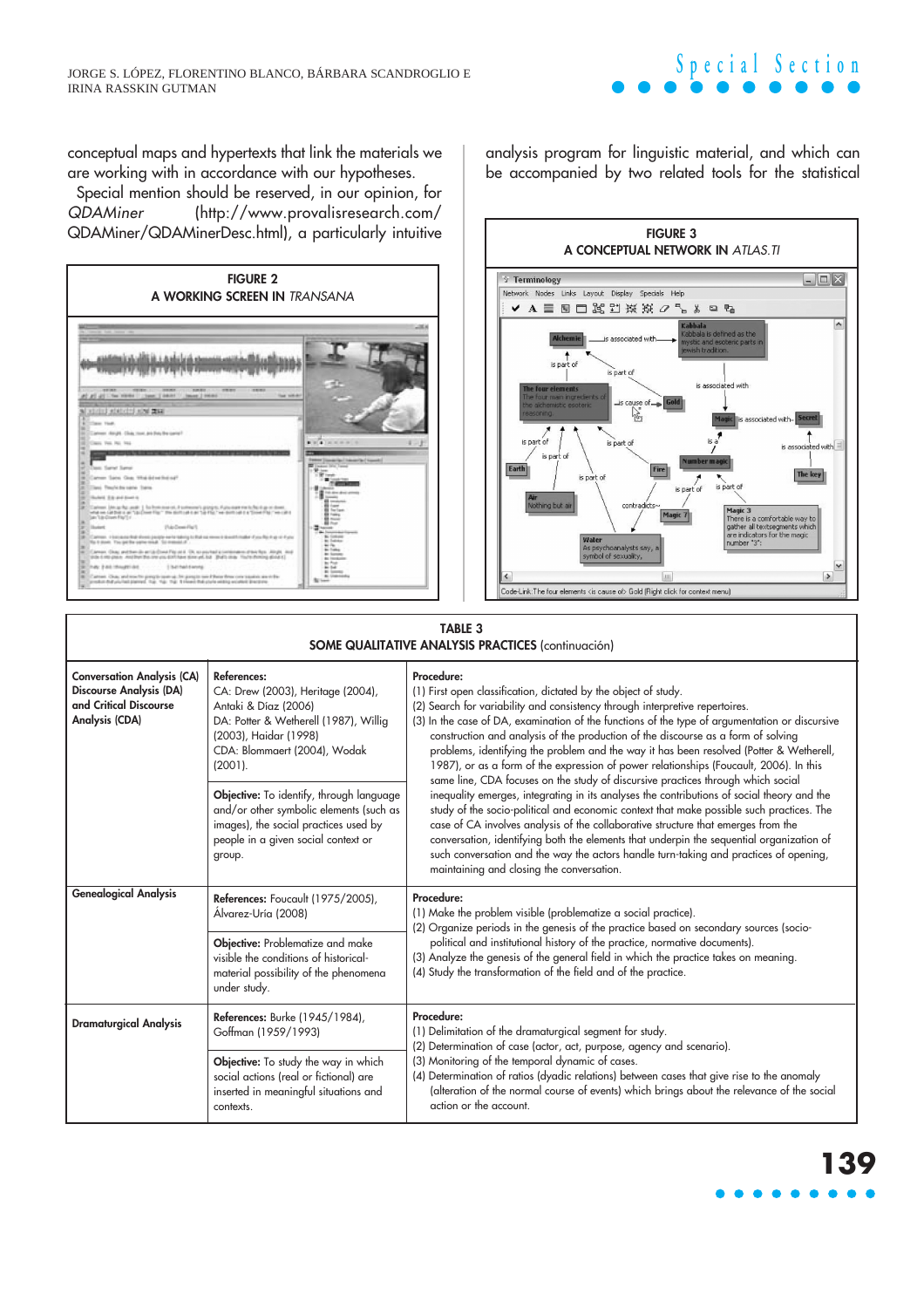

analysis of texts (Wordstat) and the quantitative analysis of qualitative variables (Simstat), which permit us to reach beyond the usual logic of qualitative analysis and overcome the absurd dualism that we criticized at the beginning of this paper.

### **CONCLUSIONS**

We have tried to show that tools for quality control in psychological research and intervention must be based on an examination of the levels of systematicity, transparency and distinctness of the inter-subjective consensus procedures that enable us to examine the object of study. From this perspective, although so-called qualitative methodology comprises a more open and diversified set of objectives and procedures, it is currently in possession of a whole range of resources through which it can provide adequate guarantees of the quality of processes of description, testing and generalization. Moreover, given its particular suitability for addressing in flexible fashion the study of psychological phenomena of great

| <b>TABLE 4</b><br>EXAMPLES OF RESEARCH PROJECTS LINKED TO SPECIFIC QUALITATIVE PRACTICES                                 |                                                                                                                                                                                                                                                                                                                                                                                                                                                                                                                   |  |  |
|--------------------------------------------------------------------------------------------------------------------------|-------------------------------------------------------------------------------------------------------------------------------------------------------------------------------------------------------------------------------------------------------------------------------------------------------------------------------------------------------------------------------------------------------------------------------------------------------------------------------------------------------------------|--|--|
|                                                                                                                          | <b>Research examples</b>                                                                                                                                                                                                                                                                                                                                                                                                                                                                                          |  |  |
| <b>Classical Content Analysis</b>                                                                                        | Analyzing responses to an interview applied to a small group of schoolteachers to learn about the most relevant problems they face in<br>their job and make it possible to construct a questionnaire of closed responses for application to a larger sample.<br>Analyzing the gender stereotypes in texts published in a local newspaper to highlight the possible persistence of sexist representations<br>and their typologies in a specific context.                                                           |  |  |
| <b>Ethnographic description</b>                                                                                          | Studying the forms of relation and the structure of a rural community through participant observation and in-depth interviews.<br>Studying the style and consumption patterns of young people who take part in the botellón (street drinking) through participant<br>observation and informal interviews.                                                                                                                                                                                                         |  |  |
| <b>Analytic Induction</b>                                                                                                | Validating and, where applicable, making proposals for modifying the Theory of Planned Behaviour on relationships between attitude<br>and behaviour on the basis of interviews with consumers of designer drugs.<br>Validating and, where applicable, making proposals for modifying a specific model of the course of phases of mourning through interviews,<br>with both the professionals who have worked with the families of road accident victims and with the family members themselves.                   |  |  |
| <b>Constant Comparison</b><br>Method/Grounded Theory                                                                     | Constructing a theory to explain why families refuse or agree to donate the organs of a family member who has died, on the basis of<br>interviews with those who have participated in the process (family members and coordinators).<br>Constructing, with the information obtained from interviews, a theoretical model that relates the different factors influencing the quality<br>of life of people who are obliged to look after a family member with an incapacitating chronic illness.                    |  |  |
| <b>Rhetoric and Argumentation</b><br>Analysis                                                                            | Comparing the discourse of a political group in Government and another group in Opposition for explaining corruption in their ranks,<br>on the basis of the analysis of written and audio-visual material published over a given period of time.<br>Analyzing the arguments used by a telecommunications corporation to avoid responding to certain demands from their clients, through<br>the analysis of publicity/advertising materials, texts published on their websites and the record of calls from users. |  |  |
| Ethnomethodology<br><b>Conversation Analysis,</b><br><b>Discourse Analysis and</b><br><b>Critical Discourse Analysis</b> | Studying the way in which immigrants construct their personal and social identity in a hostile context, through the use of group<br>interviews with formal and informal groups of immigrants.<br>Analyzing the strategies used by social network users (on Internet) to set up relationships with minors, through the analysis of archive<br>messages and chats.                                                                                                                                                  |  |  |
|                                                                                                                          | Studying the way in which smokers defend continuing smoking, in discussion groups.                                                                                                                                                                                                                                                                                                                                                                                                                                |  |  |
| <b>Genealogical Analysis</b>                                                                                             | Studying the relations between forms of the autobiographical organization of suffering in refugees from socio-political violence and<br>processes of the historical constitution of political institutions and social practices involved in the management of refugee situations.<br>Studying the contributions of the Christian faith to the historical constitution of Clinical Psychology.<br>Analyzing the historical origins of the discourse of people with eating disorders.                               |  |  |
| <b>Dramaturgical Analysis</b>                                                                                            | Analyzing forms of domination and the exercise of power among the different elements of the clinical personnel in a hospital, as a<br>procedure for studying the causes of work conflicts that occur among them.<br>Studying Spaniards' social representations of psychologists through dramaturgical analysis (actor, act, purpose, agency and scenario)<br>of their presence in television series.                                                                                                              |  |  |

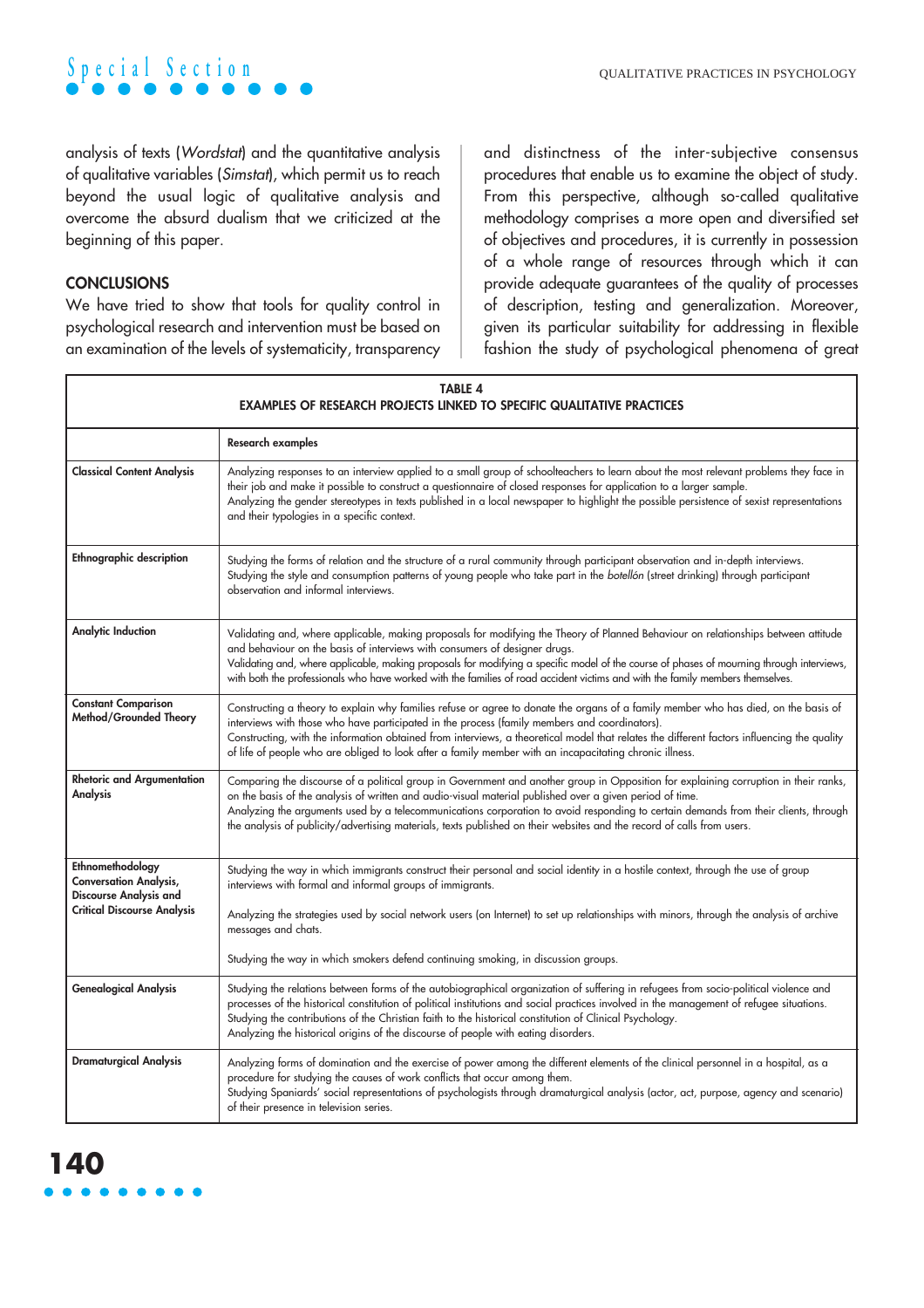complexity and variability over time, it constitutes a set of alternatives of exceptional value in efforts to overcome some of the obstacles encountered in Psychology today. The marginalizing of the qualitative approach in the academic context is therefore, in our view, an anachronism, and a limitation more indicative of ignorance than of a conscious position on the foundations of scientific activity.

### **REFERENCES**

- Albaladejo, T. (1991). Retórica [Rhetoric]. Madrid: Editorial Síntesis
- Álvarez-Uría, F. (2008). El método genealógico: ejemplificación a partir del análisis sociológico de la institución manicomial [The genealogical method: exemplification based on the sociological analysis of asylums]. In Á. Gordo & A. Serrano (Ed.), Estrategias <sup>y</sup>Prácticas Cualitativas de Investigación Social [Qualitative strategies and practices in social research] (pp. 3-22). Madrid: Prentice-Hall.
- Antaki, C., Billig, M., Edwards, D., & Potter, J. (2003). Discourse analysis means doing analysis: A critique of six analytic shortcomings. Discourse Analysis Online, 1(1) [http://www.shu.ac.uk/daol/previous/v1/n1/ index.htm]
- Antaki, Ch., & Díaz, F. (2006). El análisis de la conversación y el estudio de la interacción social [The analysis of conversation and the study of social interaction]. In L. Iñíguez (Auth.), Análisis del discurso: Manual para las ciencias sociales [Discourse analysis: Handbook for the social sciences] (pp. 129-142). Barcelona: Editorial UOC.
- Bardin, L. (1967). El análisis de contenido [Content analysis]. Madrid: Akal.
- Bauer, M. W., & Gaskell, G. (2002). Qualitative Researching. With text, image and sound. London: Sage Publications.
- Blanco, F. (2002) El Cultivo de la Mente [The Cultivation of the Mind]. Madrid: Machado.
- Blanco, F., & Sánchez-Criado, T. (2006). Speaking of anorexia: A brief meditation on the notion of mediation. In Montero, I. (Ed.), Current Research Trends in Private Speech. Proceedings of the First International Symposium on Self-Regulatory Functions of Language (pp. 207-217). Madrid: Servicio de Publicaciones de la Universidad Autónoma de Madrid.
- Blanco, F., & Montero, I. (2009). El sentido histórico del metodologismo en psicología: retórica antiretórica e

hipertrofia normativa [The historical sense of methodologism in psychology: rhetoric, antirhetoric and normative hypertrophy]. Communication presented at the X Congress of Social and Health Sciences Methodology. Málaga, September 2009.

**Special Section**

- Blommaert, J. (2004). Discourse: A critical introduction. New York: Cambridge University Press.
- Burke, K. (1945/1984). Grammar of motives. New York, NY: Prentice Hall.
- Delgado, J. (2006). Publicar sobre crisis y dogmas provoca encuentros. Y desencuentros [Publishing about crises and dogmas leads to understanding. And misunderstandings]. Anuario de Psicología, 37(1-2), 99-120.
- Drew, P. (2003). Conversation analysis. In J. A. Smith, Qualitative Psychology: A practical guide to research methods (pp. 132-158). London: Sage.
- Elliott, R., Fischer, C. T., & Rennie, D. L. (1999). Evolving guidelines for publication of qualitative research studies in psychology and related fields. British Journal of Clinical Psychology, 38, 215-229.
- Foucault, M. de (1966/2006). Las palabras y las cosas [Words and things] (32nd ed. in Spanish). Mexico: Siglo XXI.
- Foucault, M. de (1975/2005). Vigilar y castigar. Nacimiento de la prisión [Discipline and punish. The birth of the prison]. Mexico: Siglo XXI.
- Galindo, J. (Comp.) (2008). Técnicas de investigación en sociedad, cultura y comunicación [Research techniques in society, culture and communication]. Mexico: Pearson. Addison Wesley Longman.
- Glaser, B. G., & Strauss, A. (1967). The discovery of grounded theory: Strategies for qualitative research. Chicago: Aldine.
- Goffman, E. (1959/1993). La presentación de la persona en la vida cotidiana [The presentation of self in everyday life]. Madrid: Amorrortu.
- Gómez-Soriano, R., & Vianna, B. (2005). Eslabones encontrados: los grandes simios y el imaginario occidental [Discovered links: great apes and the popular imagery of the West]. In Sánchez-Criado, T., & Blanco, F. (2005) (Eds.) AIBR: Revista de Antropología Iberoamericana. Electronic Edition, Special Issue (November-December). Cultura, Tecnociencia y Conocimiento: El reto constructivista de los Estudios de la Ciencia [Culture, Technoscience and Knowledge: The constructivist challenge of the Study of Science].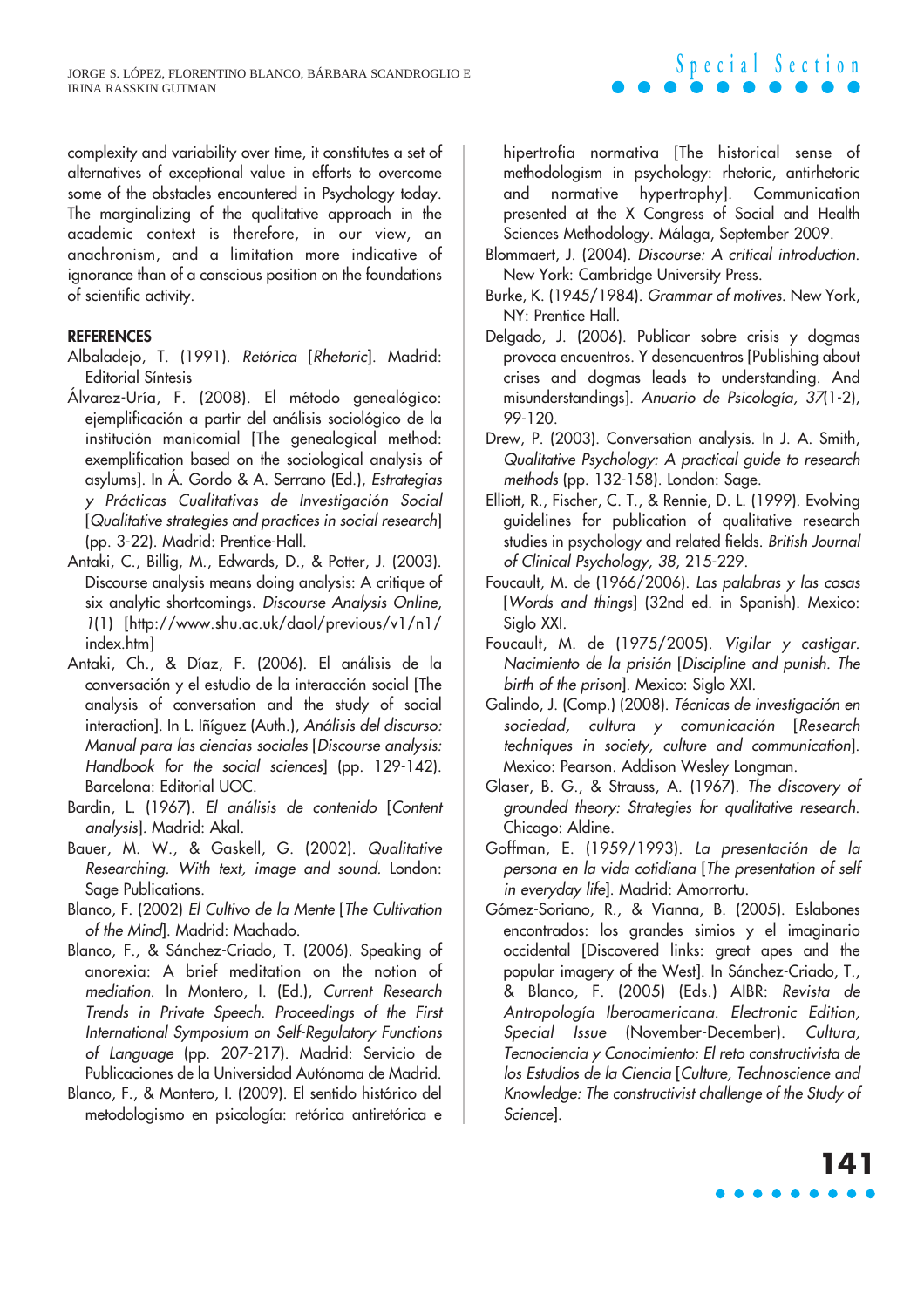- González Rey, F. L. (2000). Investigación cualitativa en Psicología [Qualitative research in Psychology]. Mexico: Thomson Editores.
- Gordo, A, & Serrano, A (Coord.) (2008). Estrategias y prácticas cualitativas de investigación social [Qualitative strategies and practices of social research]. Madrid: Pearson-Prentice Hall.
- Gutiérrez, J., & Delgado, J. M. (1994). Métodos y técnicas cualitativas de investigación social [Qualitative methods and techniques of social research]. Madrid: Síntesis.
- Haidar, J. (1998). Análisis del discurso [Discourse analysis]. In J. Galindo (Comp.): Técnicas de investigación en Sociedad, cultura y comunicación [Research techniques in society, culture and communication] (pp. 117-164). Mexico: Pearson. Addison Wesley Longman.
- Hammersley, M. (2007). The issue of quality in qualitative research. International Journal of Research and Method in Education, 30(3), 287-305.
- Heritage, J. (2004). Conversation analysis and institutional talk: analysing data. In D. Silverman, Qualitative research. Theory, method and practice (pp. 222-245). London: Sage (2nd ed.).
- Jiménez, B., Blanco, F., Castro, J., & Morgade, M. (2001). La función de los mitos fundacionales en la promoción de una identidad disciplinar para la psicología [The function of foundational myths in the promotion of a disciplinary identity for psychology]. Revista de Historia de la Psicología, 22, (3-4), 297- 310.
- León, O. (2006). El monstruo de la razón produce sueños [The monster of reason produces dreams]. Revista de Historia de la Psicología, 22, (3-4), 65-68.
- Lewins, A., & Silver, C. (2006). Choosing a CAQDAS Package. CAQDAS Networking Project. http://caqdas.soc.surrey.ac.uk/
- López, J. S., & Scandroglio, B. (2007). De la investigación a la intervención: la metodología cualitativa y su integración con la metodología cuantitativa [From research to intervention: qualitative methodology and its integration with quantitative methodology] (pp. 557-606). In A. Blanco & J. Rodríguez-Marín, Intervención psico-social [Psychosocial intervention]. Madrid: Prentice-Hall.
- López, J. S., Martín, M. J., Martínez, J. M., Scandroglio, B. (2008). Family perception of organ donation process. Spanish Journal of Psychology, 11(1), 125-

**142**

136.

- López-Cabanas, M., & Chacón, F. (1999). Investigación-Acción Participativa [Participatory Action Research]. In M. López-Cabanas & F. Chacón, Intervención psicosocial y servicios sociales [Psychosocial intervention and social services] (pp. 163-182). Madrid: Síntesis.
- Madigan, R., Johnson, S., & Linton, P. (1995). The language of psychology: APA style as epistemology. American Psychologist, 50(6), 428-436.
- Madill, A., Jordan, A., & Shirley, C. (2000). Objectivity and reliability in qualitative analysis: Realist, contextualist and radical constructionist epistemologies. British Journal of Psychology, 91, 1- 20.
- Manning, P. K. (1982). Analytic induction. In R. B. Smith & P. K. Manning (Eds.), Handbook of Social Science methods: Qualitative methods. Cambridge, MA: Ballinger.
- Martín López, M.J. (2005). Violencia juvenil exogrupal. Hacia la construcción de un modelo causal [Exogroup juvenile violence. Toward the construction of a causal model]. Madrid: Ministerio de Educación y Ciencia, Centro de Investigación y Documentación Educativa, D.L.
- Miles, M. B., & Huberman, A. M. (1994). Qualitative data analysis. Thousand Oaks, CA: Sage.
- Miller, S. I., & Fredericks, M. (1987). The confirmation of hypotheses in qualitative research. Methodika, 1(1), pp. 25-40.
- Montero, I. (2006). Vino nuevo en odres viejos o la Metodología de un científico deshonesto [New wine in old bottles, or the methodology of a dishonest scientist]. Anuario de Psicología, 37 (1-2), 75-80.
- Piñuel, J. L. (2002). Epistemología, metodología y técnicas del análisis de contenido [Epistemology, methodology and techniques of content analysis]. Estudios de Sociolingüística, 3, 1, 1-42.
- Plantin, C. (1998). La argumentación [Argumentation]. Barcelona: Ariel.
- Potter, J., & Wetherell, M. (1987). Discourse and Social Psychology. London: Sage.
- Rasskin Gutman, I. (2007). Identidades en proceso de construcción: ¿Y tú cómo me ves? [Identities under construction: And how do you see me?]. In L. Martin Rojo & L. Mijares (Eds.), Voces del aula. Etnografías de la escuela multilingüe [Voices from the classroom. Ethnography of the multilingual school (pp. 149-178).